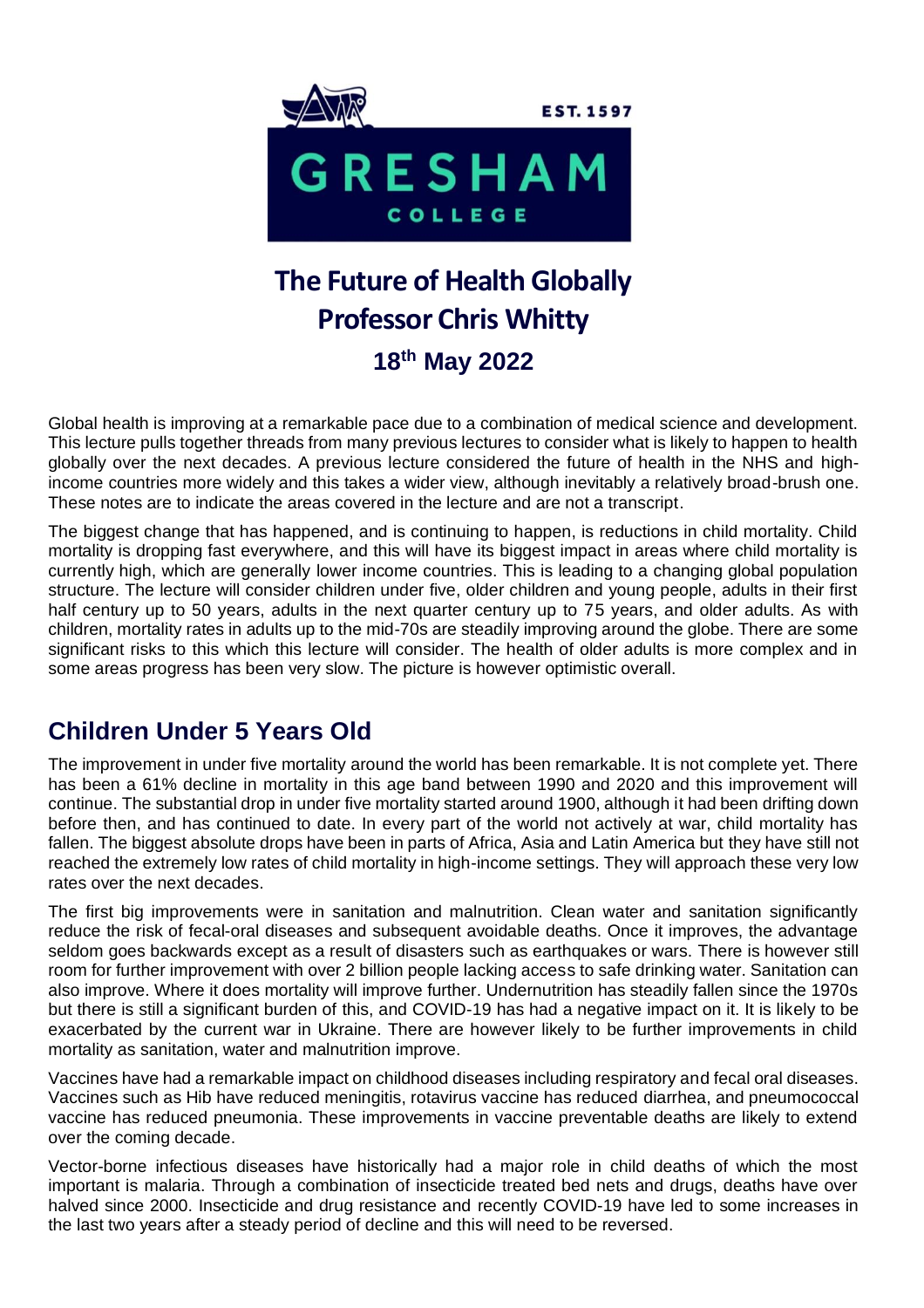

The combined effects of these improvements are that countries starting from very different points are converging on the same low rate of mortality for children under five.

Improvements in neonatal mortality (first four weeks) have been slower than for other childhood causes of mortality and are therefore increasing as a relative although not absolute cause of child deaths. Relatively straightforward interventions will lead to significant reductions in neonatal mortality, and this should be a priority. Overall, children under five still make up a very high proportion of deaths before the age of 60 years but this is dropping rapidly everywhere.

#### **Children and Young People 5 Years and Over**

The risks of children over 5 years and young people under 20 years dying are very low relative to all other ages, and this also is improving. The result is a shift towards death in old age because a reduction in child deaths under five does not lead to an increase later in childhood but rather much later in life.

## **Population Structure and Demography**

Historically, there has been concern that whilst reducing child mortality is positive, it would lead to substantial over population. This was most clearly laid out by Thomas Malthus who postulated that populations inevitably increase until limited by resources. Whilst reasonable in theory, this is wrong on the data. Once there is low child mortality, widely available contraception, female education and reduced poverty, fertility rates have almost always declined. The current global fertility rate has now fallen to around 2.5 births per woman, slightly above the replacement level of 2.1 births per woman. In much of the high-income world including Europe, North America and East Asia, fertility rates have fallen below replacement levels and they are dropping rapidly in most other areas. At some point in the next few decades, overall global fertility rates will drop below replacement levels, and this will inevitably lead to a stabilisation, and eventually a sustained decline in total human population.

## **Health in Adults up to 50 Years Old**

The period of young adulthood, which in medical terms encompasses the first half century up to 50 years, already constitutes a very low risk of dying in most parts the world. Some infections are particularly high risk in young adults, in particular those acquired sexually (which tend to occur early after sexual debut in early adulthood) including HIV and viral causes of cervical cancer and liver cancer. We now have treatments for HIV and vaccines against HPV and hepatitis B.

Turning to non-communicable diseases, most cancers are rare under 50 and treatment of these is improving. Although much cancer treatment is not yet accessible to people in less wealthy countries with health services which are highly resource constrained, economic development will lead to a gradual extension of global access to existing and new treatments. Cardiovascular deaths such as fatal heart disease or stroke are also rare before 50 years, and in high income settings declining.

Inevitably, some diseases which cause non-fatal but serious illness including diabetes driven by obesity, and in some places, asthma is increasing. Overall, however, the outlook for younger adults is good and getting better. Major risks in this age group include road traffic accidents, accidents at work, accidental poisonings, suicide and homicide. Road traffic accidents and accidents at work can be substantially reduced by state action. Regulations to improve safety at work, safety of vehicles and roads, testing of driving ability are examples which can lead to reductions. The result is that deaths on roads and from accidents at work are much lower in high-income countries and middle-income countries; this improvement is likely to expand as countries develop.

While the outlook for physical health in adults under 50 is already good and improving, this is the peak period for people to first develop significant mental health disorders. Many of these first appear in late adolescence or early adulthood. The remarkable improvements in physical health we have seen over the last few decades have not been as rapid in mental health. Improvements have occurred in both treatment and to a lesser degree prevention, but because its progress has been slower, the relative importance of mental health is increasing and likely to continue to.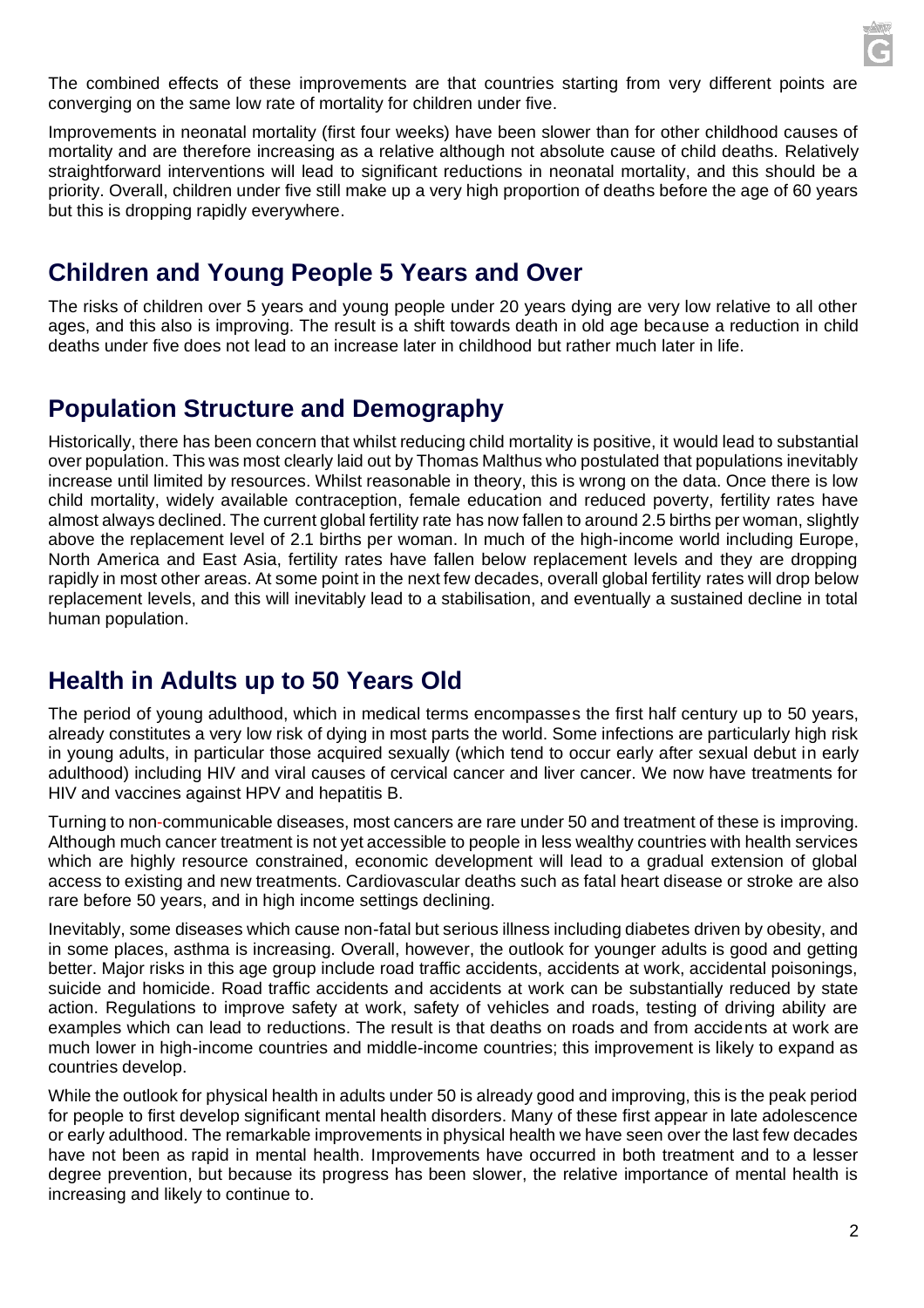The combined effects of all these are that globally life expectancy is improving all the time, even when there are setbacks in specific countries.

#### **Health in Adults 50-75 Years**

There is a large amount of overlap but, in broad terms, as they develop countries move from a situation where mortality is dominated by infectious diseases in younger people, to one where cardiovascular and then cancer deaths dominate, and finally to a situation where a high proportion of people have multiple conditions and degenerative diseases in older age. The UK is an example of a country which has gone through this transition. Almost all countries globally are however developing along this pathway.

Cardiovascular diseases, in particular heart disease, are very important in the age band 50-75. In highincome countries, the rate of deaths from these diseases in those under 75 has however been dropping very rapidly. In many middle-income countries, deaths from cardiovascular disease are static, or in some cases even rising slightly. We can be confident that these problems will reverse because the improvements in cardiovascular disease come from multiple steps, most of which are available to almost all countries. These include reductions in smoking and air pollution; relatively cheap drugs including statins and antihypertensives; clot busting drugs; cardiac stenting and cardiac surgery which require better resourced health services. Working against this improvement are rising rates of obesity and diabetes, and in some countries rising smoking rates.

The outlook for many cancers has substantially improved over the last decades. Mortality for most cancers is dropping and survival rates are still increasing. As countries develop, their ability to access the treatments which underlie the substantial improvement in cancer outcome will steadily expand and it is realistic to see rapid progress towards better outcomes from cancer mortality as a result. For a small number of cancers, of which the most important is lung cancer, there has been very little progress even in very well-resourced health systems. Depressingly, almost all cases of this common fatal disease were avoidable if the cigarette industry had not addicted people at a very young age for profit.

## **What is Not Going Well**

Not everything is going the right way. In addition to rising smoking rates in some countries, obesity is increasing globally. As countries become wealthier, obesity rates have historically increased. This significantly increases the risks of multiple diseases including diabetes, heart disease and some cancers, which tend begin to become apparent in the 50-75b age band.

Backward pressure on progress which affects all ages is also seen in the spread of antimicrobial resistance and insecticide resistance which, without further action, could lead to us losing important tools which have led to some of the extraordinary gains we have seen so far. Climate change also provides a backward pressure on improvements in health through multiple routes, some direct such as heat stress, and some indirect such as having a negative impact on agriculture and economic development.

Even with these potential threats to health however, the outlook for improving mortality in those under 75 is good.

## **Health Over 75 Years**

This is leading to a steady concentration of mortality in an age band over 75 (but under a hundred years). In these older citizens the outlook for individual conditions such as heart disease or cancer is improving and, since they are at greater risk than younger adults, the absolute impact of medical science on their health has been substantial. We also have treatments for many degenerative diseases of older age such as arthritis of the hip. These improvements will disseminate globally as countries become wealthier.

There are however diseases of old age which we do not have a good treatment for yet, such as the major dementias. Additionally, old-age individual chronic conditions accumulate. Medical science is designed around single diseases. As populations age, there will be a preponderance of older people with multiple conditions simultaneously. This will lead to increasing frailty and dependence. Whilst steady improvements in science and health in younger ages is occurring and will get better still, it is less clear how science will